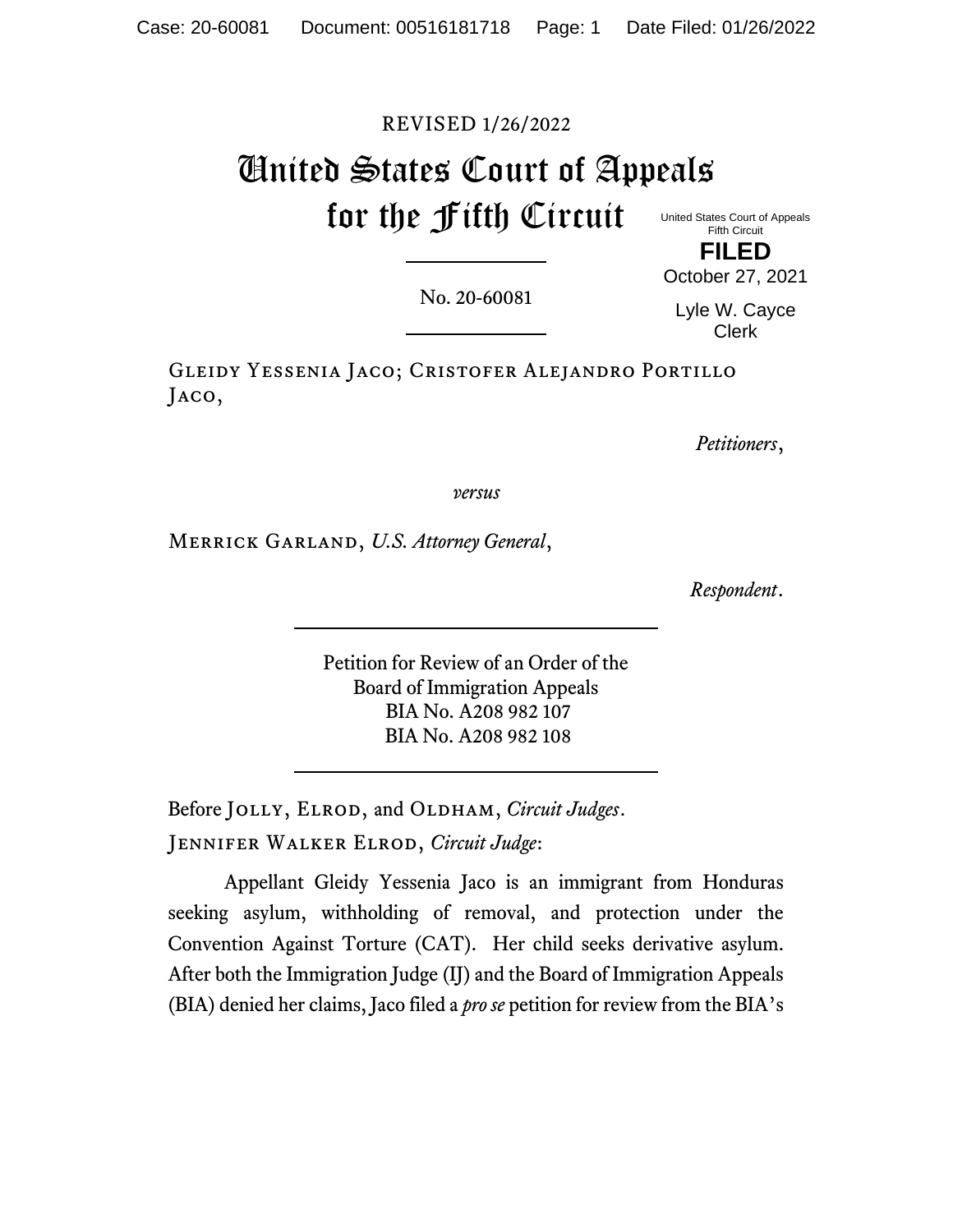dismissal of her appeal and denial of her motion for reconsideration. We likewise deny her petition for review.

I.

Jaco left Honduras fleeing her former partner. According to Jaco, her former partner abused her and raped her repeatedly. Jaco did not report the domestic violence to the police due to his threats to kill her for doing so. But she did seek and obtain child support and a restraining order in October of 2014. According to Jaco, her former partner violated the restraining order, at one point by coming too close to her house and at another by stopping her at the grocery store to ask why she took him to court.

In February of 2016, her former partner told her that he would kill her and her child if she did not return to him. Jaco did not do so and moved to another city. But when she returned for a day to her mother's house, he confronted her again. He told her that he knows where she lives and that he will kill her if she does not return.

Jaco decided to flee her former partner and Honduras. She and her child entered the United Statesin April of 2016. Although her former partner has not contacted her since she entered the United States, she has heard that he is upset with her leaving. Both her mother and a former neighbor reported that he is trying to figure out where she is and that he wants revenge. Since arriving in the United States, Jaco has a new partner from Mexico, with whom she has another child. As such, Jaco fears for the lives of her and her family if she is forced to return to Honduras.

# II.

Gleidy Jaco and her child entered the United States without valid entry documents. DHS charged her with inadmissibility to and removability from the United States under section  $212(a)(7)(A)(i)(I)$  of the Immigration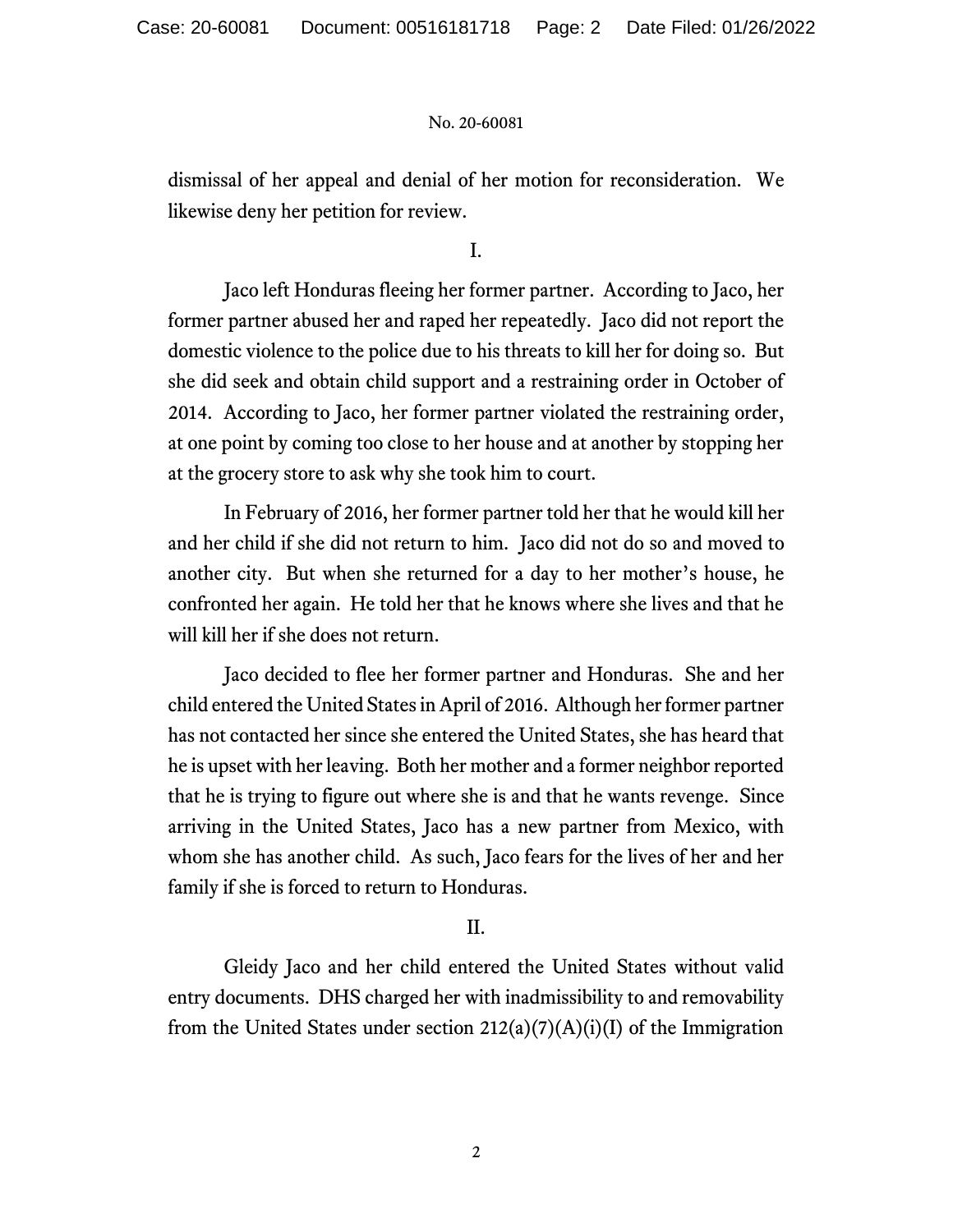and Nationality Act (INA). 8 U.S.C. § 1182(a)(7)(A)(i)(I). In response, Jaco applied for asylum, withholding of removal, and for protection under CAT. Her child sought derivative asylum.

The IJ denied Jaco's claims for asylum, withholding of removal, and CAT protection. With regard to CAT protection, the IJ determined that there was "insufficient evidence . . . indicating the government of Honduras would wish to torture or acquiesce in the torture of" Jaco. And with regard to Jaco's claims for asylum and withholding of removal, the IJ found that Jaco's proposed social group—women in Honduras unable to leave their domestic relationships—was not cognizable. Although one of the BIA's recent precedential opinions, *Matter of A-R-C-G-*, 26 I. & N. Dec. 388 (BIA 2014), had recognized the group "married women in domestic relationships who are unable to leave," the IJ distinguished Jaco's case. Relying also on *Matter of M-E-V-G-*, 26 I. & N. Dec. 227 (BIA 2014), and *Matter of W-G-R-*, 26 I. & N. Dec. 208 (BIA 2014), the IJ considered a number of factors, including the fact that Jaco and her former partner were never married, and held that Jaco's case was sufficiently distinguishable from *A-R-C-G-*.

Jaco appealed to the BIA on September 5, 2018. In addition to challenging the IJ's conclusions, she argued that the BIA should remand her case in light of the newly released *Matter of A-B-*, 27 I. & N. Dec. 316 (A.G. 2018) (*A-B-I)*, in which the Attorney General vacated *A-R-C-G-* and held that "married women in Guatemala who are unable to leave their relationship" was not a particular social group.

The BIA dismissed the appeal. Citing A-B-I, it held that "[g]enerally, claims by aliens pertaining to domestic violence perpetrated by nongovernmental actors will not qualify for asylum." The BIA further held that even if she were to qualify for a particular social group, Jaco failed to show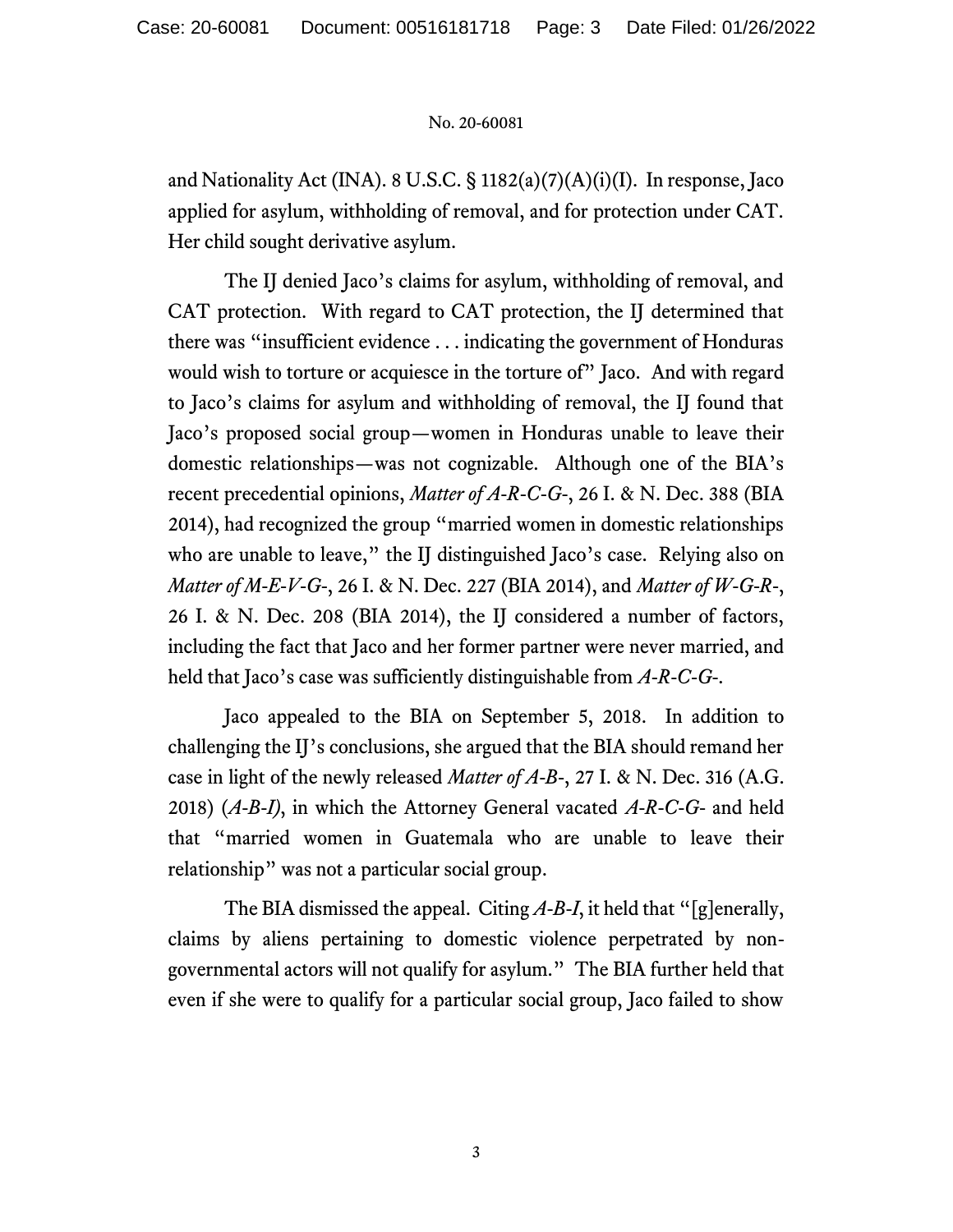that the Honduran government is unwilling or unable to prevent her persecution, as required for claims of asylum and withholding of removal.

On April 29, 2019, Jaco filed a motion to reconsider. As is relevant here, Jaco argued that (1) the IJ misapplied *A-B-I* and failed to assess her particular social group claim on an individual basis; (2) the BIA should have remanded her case to the IJ to consider her inclusion in additional social groups such as "Honduran women," "Honduran women in domestic relationships," "Honduran women who oppose male domination," and "Honduran women viewed as property because of their position in a familial relationship;" and (3) the BIA erred in concluding that Jaco did not show that the Honduran government was unwilling or unable to prevent her persecution.

Jaco also filed a petition for review in this court. After she filed her petition, the government filed a motion asking this court to remand her case to the BIA to allow it to conduct a "detailed analysis" of the effect of *A-B-I*  on Jaco's proposed group, allow it to address any other dispositive issue, or allow it to remand to the IJ to further explain whether the Honduran government was "unwilling or unable" to prevent Jaco's persecution. On September 12, 2019, this court granted the government's motion and remanded the case to the BIA.

On remand, the BIA denied Jaco's motion for reconsideration and again dismissed the appeal. The BIA refused to either consider in the first instance or remand for consideration of groups proposed by Jaco for the first time on appeal. It further found no factual or legal error in its prior determination that "women in Honduras unable to leave their domestic relationships" is not a cognizable particular social group. The BIA also affirmed the IJ's distinction of Jaco's case from *A-R-C-G-* on numerous grounds: (1) Jaco was not married to her former partner; (2) the relationship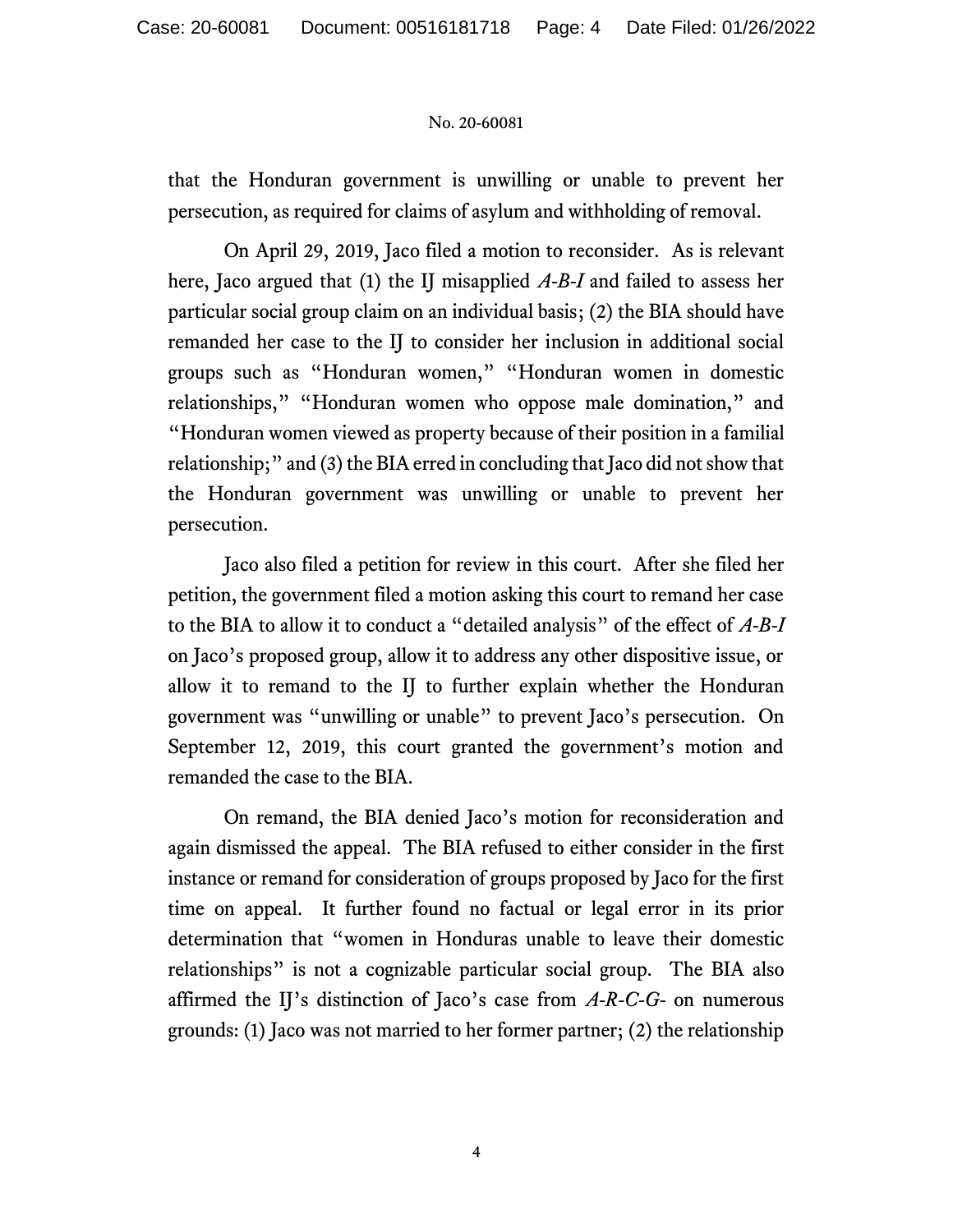was not long lasting; (3) the abuse was not as extensive as in *A-R-C-G-*; (4) she moved out of her former partner's home; and (5) she took her former partner to court and received child support and a protective order.

The BIA also recognized that the Attorney General's decision in *A-B-I* overruled *A-R-C-G-*. Citing *A-B-I*, it reiterated that claims involving domestic violence will generally not qualify for asylum unless the violence was inflicted "on account of" a protected ground. And that protected ground, in turn, "must exist independently" of the harm from which the asylum seeker flees. The BIA concluded that Jaco's group failed this requirement because it was defined by the very persecution from which she flees. Quoting *A-B-I*, it determined that the group was "effectively defined to consist of women . . . who are victims of domestic abuse because the inability 'to leave' [is] created by harm or threatened harm." *See* 27 I. & N. Dec. at 334–35 (alteration in original). Finally, the BIA held that the proposed group was neither particularized nor recognized in society as a distinct group. Because Jaco had failed to show a cognizable particular social group, the BIA found it unnecessary to address whether the Honduran government was unwilling or unable to protect her. After affirming its prior decision that CAT relief is unavailable, the BIA denied the motion for reconsideration and dismissed the appeal.

# III.

Jaco now petitions from the BIA's decision dismissing her appeal and denying her timely motion for reconsideration. Our jurisdiction is governed by 8 U.S.C. § 1252. Normally, petitioners wishing to challenge both the dismissal of an appeal and the denial of a motion for reconsideration must file separate petitions. *See Kane v. Holder*, 581 F.3d 231, 237 n.14 (5th Cir. 2009); 8 U.S.C. § 1252(b)(6). Here, however, because of our prior remand to the BIA, the Board addressed both Jaco's appeal and her motion to reconsider in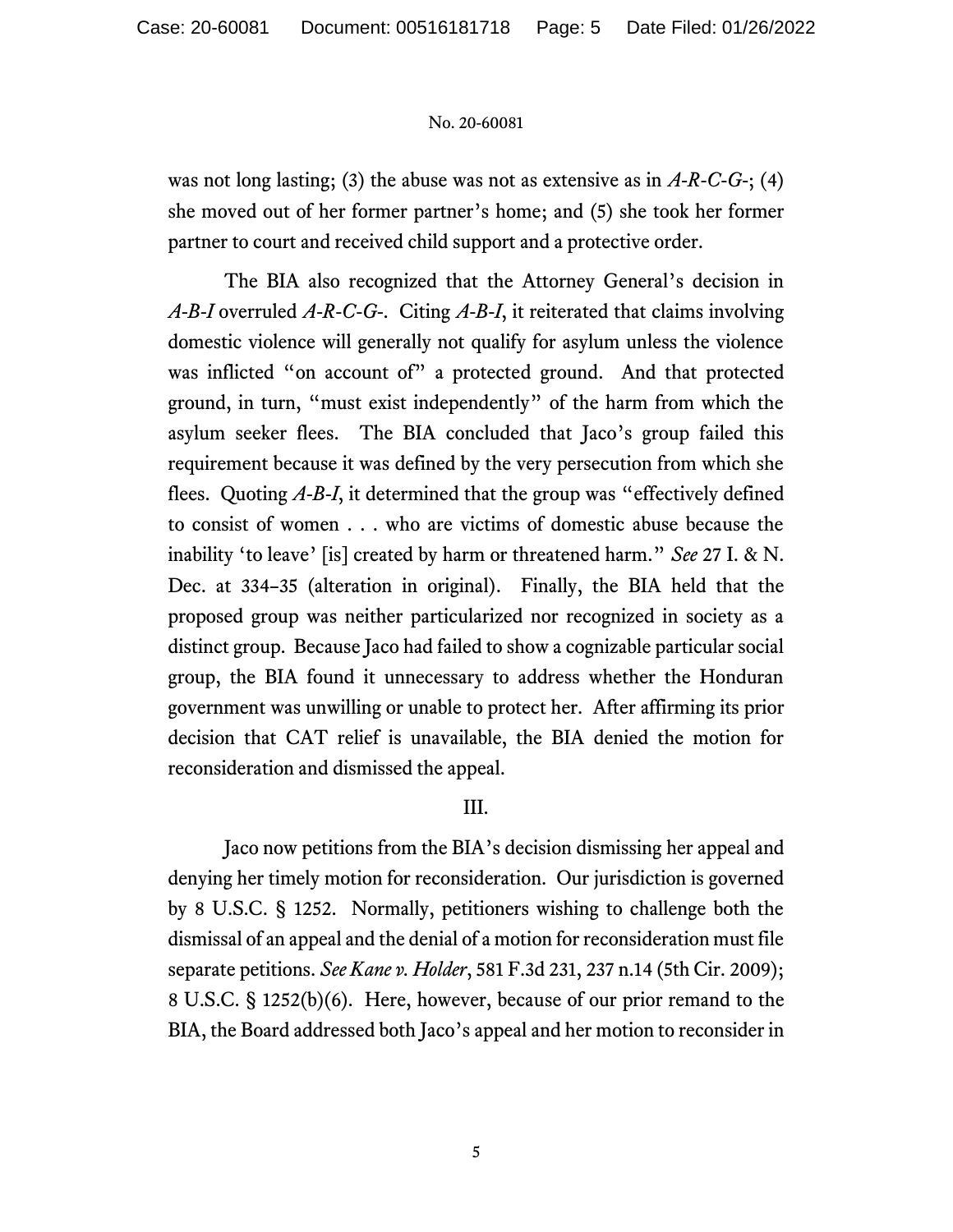the same order. Thus, Jaco's single petition for review can challenge both of the BIA's decisions. *See* 8 U.S.C. § 1252(b)(1); *see also id.* § 1252(a)(1); *Stone v. I.N.S.*, 514 U.S. 386, 405–06 (1995).

Although Jaco was represented by counsel at all prior stages of these proceedings, she files this petition for review *pro se*. We construe the filings of *pro se* litigants liberally. *Coleman v. United States*, 912 F.3d 824, 828 (5th Cir. 2019). Construed accordingly, Jaco's petition makes two arguments. First, that the BIA erred in failing to either consider or remand for consideration of additional proposed "particular social groups" that Jaco raised for the first time on appeal. And second, that the BIA erred in concluding that Jaco's proposed group—Honduran women who are unable to leave their domestic relationships—is not a "particular social group" within the meaning of 8 U.S.C.  $\S$  1101(a)(42)(A) (claims for asylum) and 8 U.S.C. § 1231(b)(3)(A) (claims for withholding of removal).<sup>1</sup>

# IV.

"When considering a petition for review, this court has the authority to review only the BIA's decision, not the IJ's decision, unless the IJ's decision has some impact on the BIA's decision." *Wang v. Holder*, 569 F.3d 531, 536 (5th Cir. 2009) (citing *Mikhael v. I.N.S.*, 115 F.3d 299, 302 (5th Cir. 1997)).<sup>2</sup>

<sup>1</sup> Although we liberally construe *pro se* petitions, *pro se* litigants must still comply with the civil rules of appellate procedure. *United States v. Wilkes*, 20 F.3d 651, 653 (5th Cir. 1994). Jaco does not brief any claim about CAT relief and therefore forfeits that issue. *See* Fed. R. App. P. 28(a)(8); *Chambers v. Mukasey*, 520 F.3d 445, 448 n.1 (5th Cir. 2008) (holding that issues not briefed are forfeited on appeal).

 $2$  Jaco also argues on appeal that the Honduran government is "unwilling or unable to prevent" her persecution. In its first decision dismissing Jaco's appeal, the BIA held that Jaco failed to make this showing. However, the BIA did not address the issue on remand, finding it unnecessary to address because Jaco failed to show a nexus "between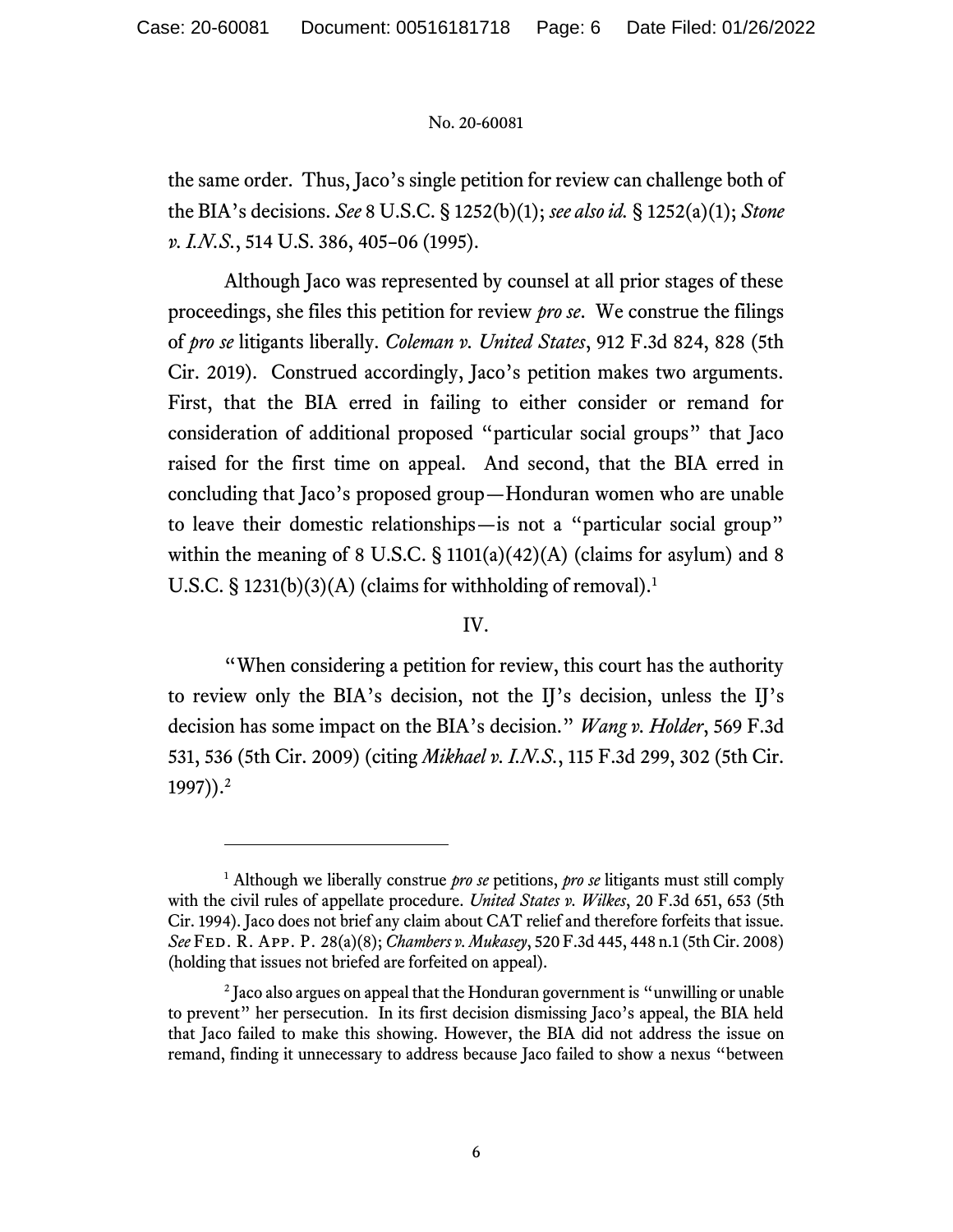We review the denial of a motion to reconsider under an abuse-ofdiscretion standard. *Gonzales-Veliz v. Barr*, 938 F.3d 219, 226 (5th Cir. 2019). Under this standard, Jaco must identify either a "change in the law, a misapplication of the law, or an aspect of the case that the BIA overlooked." *Id.* (quoting *Zhao v. Gonzales*, 404 F.3d 295, 304 (5th Cir. 2005)). The BIA's decision will stand unless it was "capricious, racially invidious, utterly without foundation in the evidence or otherwise so irrational that it is arbitrary rather than the result of any perceptible rational approach." *Zhao*, 404 F.3d at 304 (quoting *Pritchett v. I.N.S.*, 993 F.2d 80, 83 (5th Cir. 1993)).

We review questions of law *de novo*. However, we accord *Chevron*  deference to the BIA's interpretations of ambiguous statutory provisions within its purview. *E.g.*, *Lowe v. Sessions*, 872 F.3d 713, 715 (5th Cir. 2017). Finally, we review the BIA's findings of fact under a "substantial evidence" standard and "may not reverse the BIA's factual findings unless the evidence compels it." *Gonzales-Veliz*, 938 F.3d at 224 (quoting *Wang*, 569 F.3d at 536– 37).

V.

We turn first to Jaco's claim that the BIA erred in not considering or remanding to the IJ for consideration of Jaco's membership in proposed particular social groups that she did not raise before the IJ.

To succeed on an application for asylum, an applicant must show that she is "unable  $\dots$  or unwilling to return to  $\dots$  [and] avail [herself] of  $\dots$  the protection of [her home] country because of persecution or a well-founded

the harm suffered by [Jaco] and a ground protected by the Act."This petition is an appeal from the BIA's decision on remand. Because it did not address this issue on remand, we are not required to reach it here. However, we do address the futility of this argument in Part VI.B, *infra*.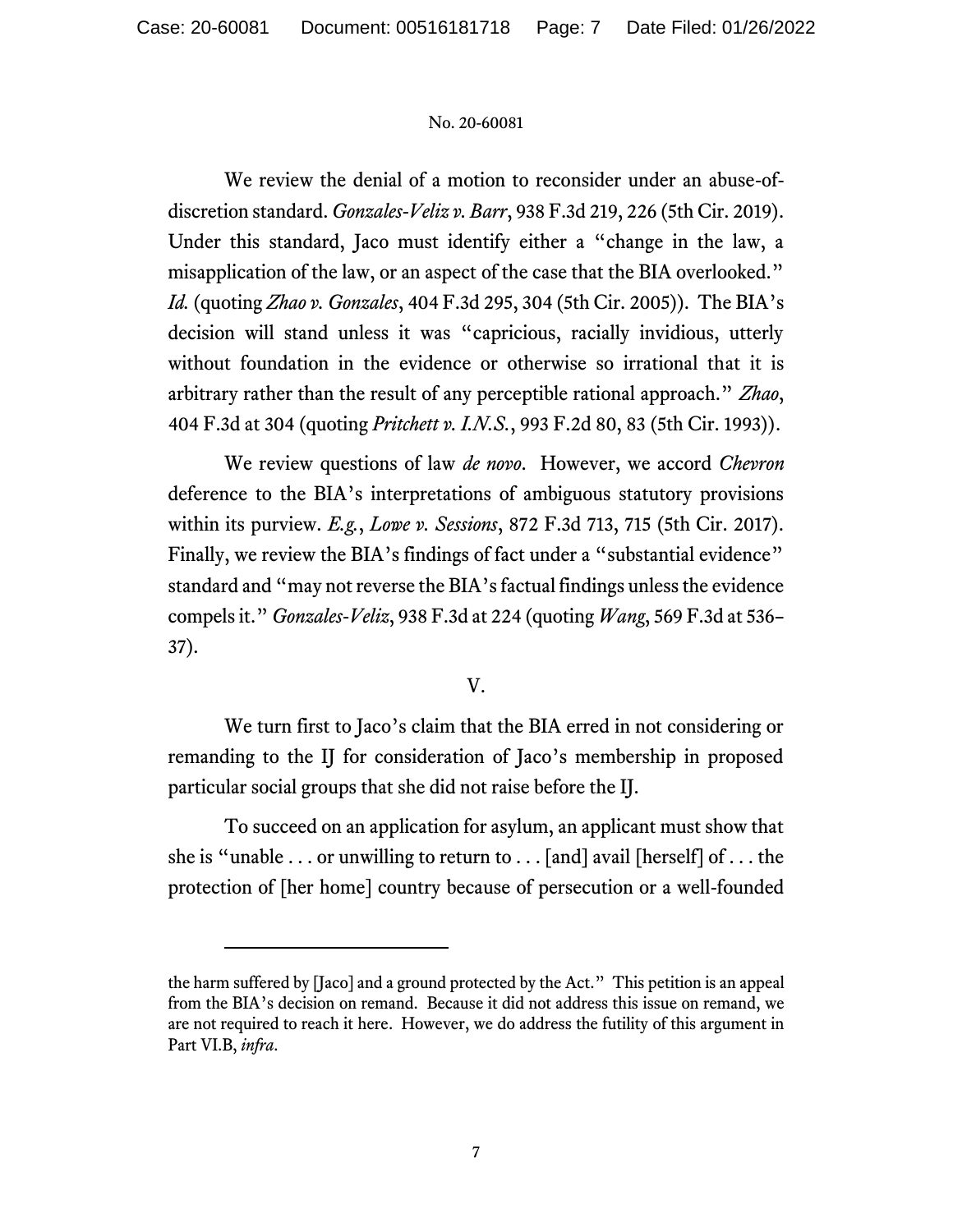fear of persecution on account of race, nationality, membership in a particular social group, or political opinion." *Ghotra v. Whitaker*, 912 F.3d 284, 288 (5th Cir. 2019) (first alteration in original) (quoting 8 U.S.C. § 1101(a)(42)(A)). In contrast, an applicant for withholding of removal must show that this persecution is "more likely than not." *Efe v. Ashcroft*, 293 F.3d 899, 906 (5th Cir. 2002) (quoting 8 C.F.R. § 208.16(b)(1)); *see also* 8 U.S.C.  $\S$  1231(b)(3)(A).

Jaco argues that she qualifies for membership in a "particular social group." Before the IJ, Jaco claimed membership in only one particular social group: Honduran women unable to leave their domestic relationships. Yet in her motion for reconsideration, she claimed membership in additional groups not raised before the IJ, including: (1) Honduran women who oppose male domination, and (2) Honduran women viewed as property because of their position in a familial relationship. According to Jaco, the BIA should have either considered these groups in the first instance or remanded for the IJ to do so.

The BIA did not err in declining to do either. As the BIA notes, it has discretion to entertain novel particular social group claims but does not commit reversible error by declining to do so. In *Cantarero-Lagos v. Barr*, we rejected an applicant's claim that the BIA was obligated to entertain a claimed particular social group in the first instance. 924 F.3d 145, 150–51 (5th Cir. 2019). In doing so, we noted that "although the cognizability of a PSG presents a legal question, its answer indisputably turns on findings of fact." *Id.* at 150. These findings of fact are best left to the II. For this reason, we concluded that the BIA did not reversibly err by refusing to entertain new social groups first raised on appeal. *Id.* at 150–51.

This approach squares with the BIA's own decisions addressing this issue. In *Matter of W-Y-C- & H-O-B-*, the BIA similarly declined to address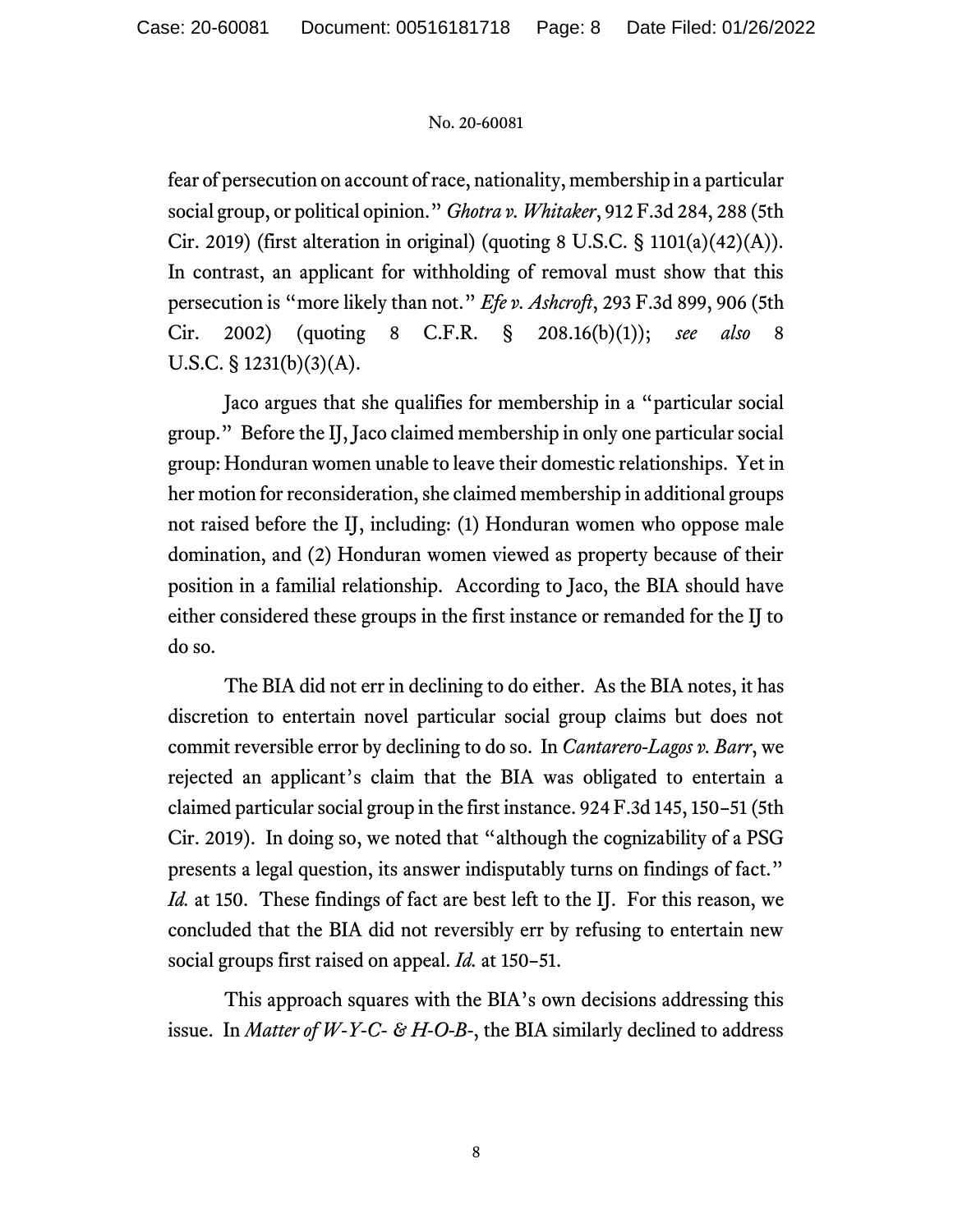a novel social group raised before it in the first instance. 27 I. & N. Dec. 189, 191–93 (BIA 2018). The BIA stressed the "inherent factual nature" of the social group determination: "A determination whether a social group is cognizable is a fact-based inquiry made on a case-by-case basis, depending on whether the group is immutable and is recognized as particular and socially distinct in the relevant society." *Id.* at 191 (quoting *Matter of L-E-A-*, 27 I. & N. Dec. 40, 42 (BIA 2017)). When a particular social group is asserted for the first time on appeal, "the [IJ] will not have had an opportunity to make relevant factual findings, which we cannot do in the first instance on appeal." *Id.* After declining to consider the novel particular social group, the BIA further declined to remand the question to the IJ, citing limited resources and an overburdened docket. *Id.* at 191–92.

The same holds true here. The record reflects that Jaco's counsel made a strategic decision not to proffer additional particular social group claims before the IJ. Because whether to address the novel social group claims was squarely within the BIA's discretion, it did not abuse its discretion in declining to do so.

### VI.

Jaco next argues that the BIA incorrectly assessed her particular social group claim. She claims that the BIA erred in holding that her particular social group—Honduran women who are unable to leave their domestic relationships—was not legally cognizable. We hold that the BIA did not err.

As discussed above, in the absence of persecution based on race, nationality, or political opinion, an applicant for asylum or withholding of removal must make three showings. First, that she belongs to a cognizable particular social group. Second, a nexus between the persecution and her membership in the particular social group. And third, that the government is either unwilling or unable to protect her from the persecution. *See*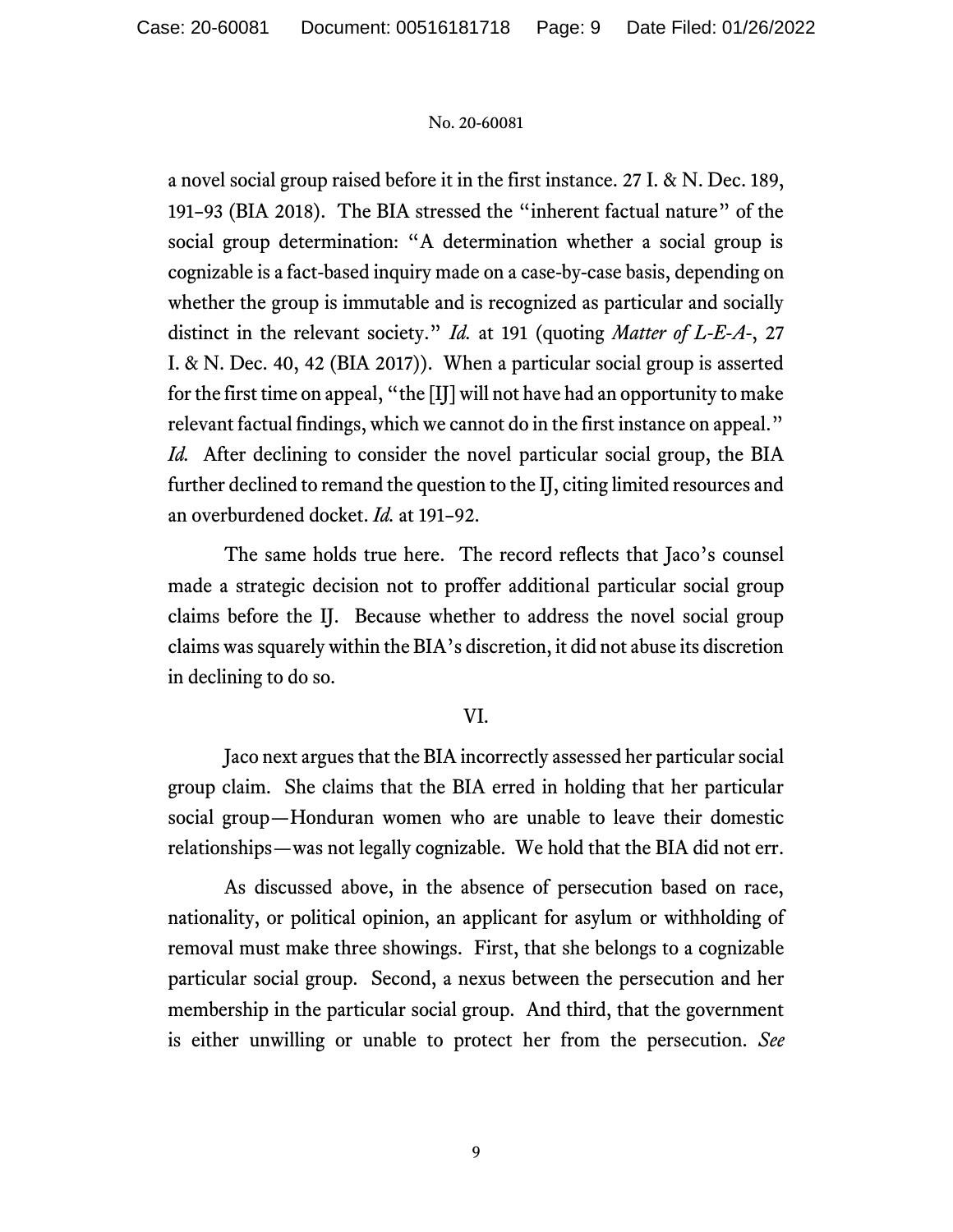*Gonzales-Veliz*, 938 F.3d at 228–29; *Vazquez-Guerra v. Garland*, 7 F.4th 265, 269 (5th Cir. 2021); 8 U.S.C. § 1101(a)(42)(A); *id.* § 1231(b)(3)(A).

While membership in a particular social group need not be the sole reason for the applicant's persecution, it must be "at least one central reason for persecuting [her]." *Sharma v. Holder*, 729 F.3d 407, 411 (5th Cir. 2013) (quoting  $8 \text{ U.S.C.}$  § 1158(b)(1)(B)(i)). It may not be "incidental, tangential, or subordinate to another reason for harm." *Shaikh v. Holder*, 588 F.3d 861, 864 (5th Cir. 2009) (quoting *Matter of J-B-N & S-M-*, 24 I. & N. Dec. 208, 214 (BIA 2007)).

The question whether "Honduran women who are unable to leave their domestic relationships" is a valid particular social group does not arise in a vacuum. We addressed this very question only two years ago. In *Gonzales-Veliz*, we surveyed immigration law as it existed at the time of the decision and held that the group is not cognizable. 938 F.3d at 232. Since that time, however, the Attorney General has vacated two significant BIA decisions, *A-B-I* and *A-B-II*, <sup>3</sup> and revived the previously overruled case of *A-R-C-G-*. *Matter of A-B-*, 28 I. & N. Dec. 307, 307 (A.G. 2021) (*A-B-III*) ("[*A-B-I* and *A-B-II*] are vacated in their entirety. . . . Immigration judges and the Board should . . . follow pre-*A-B-I* precedent, including [*A-R-C-G-*]."). For this reason, we will revisit our decision in *Gonzales-Veliz* in the light of *A-B-III*. Despite this, but consistent with our duty in *Chevron*, we will deny the petition for review. *Gonzales-Veliz* remains the law of this circuit.

### A.

We will start, as we did in *Gonzales-Veliz*, with the state of immigration law. In *Matter of M-E-V-G-*, the BIA synthesized prior BIA

<sup>3</sup> The Attorney General issued *A-B-II* to clarify questions arising from *A-B-I*. *Matter of A-B-*, 28 I. & N. Dec. 199 (A.G. 2021) (*A-B-II*).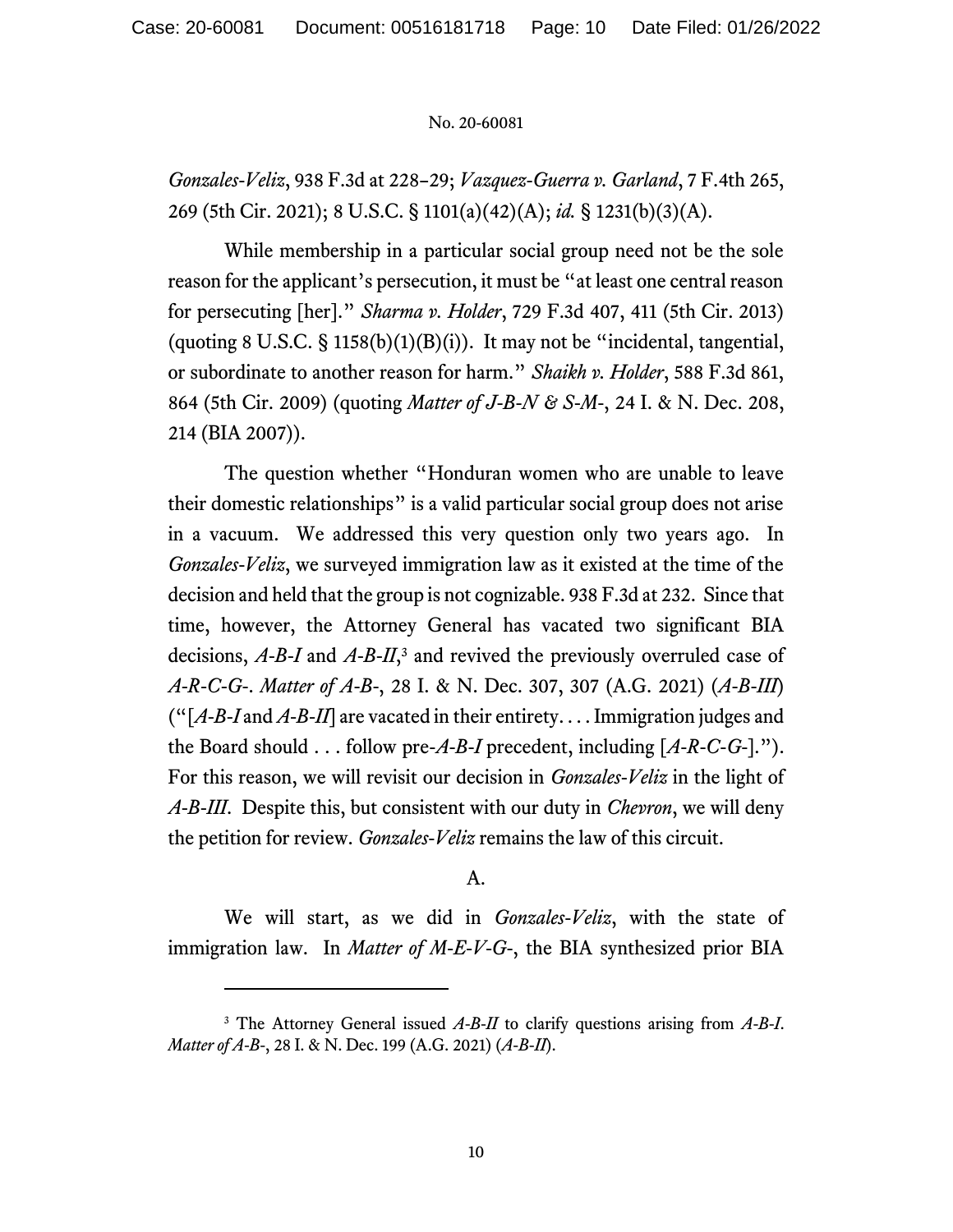decisions addressing the definition of "particular social group." 26 I. & N. Dec. 227, 228 (BIA 2014). In doing so, it clarified that an applicant must show that the group is (1) composed of members who share a common immutable characteristic, (2) defined with particularity, and (3) socially distinct within the society in question. *Id.* at 237. Furthermore, there must be a nexus between the particular social group and its persecution; the persecution must be "on account of" membership in the group. *Id.* at 242; 8 U.S.C. § 1101(a)(42).

In clarifying these requirements, the BIA carefully distinguished between the existence of a social group and the nexus between that social group and its persecution. As to the existence of a social group, drawing on the language of the statute, prior BIA decisions, and federal circuit court decisions, the BIA stated that the "social group must exist independently of the fact of persecution," and that "this criterion is well established in our prior precedents and is already a part of the social group analysis." *M-E-V-G-*, 26 I. & N. Dec. at 236 n.11 (citing *Matter of A-M-E- & J-G-U-*, 24 I. & N. Dec. 69, 74 (BIA 2007) and *Lukwago v. Ashcroft*, 329 F.3d 157, 172 (3d Cir. 2003)); *see also id.* at 242 (referencing the text and structure of 8 U.S.C. § 1101(a)(42)).

This does not mean that past persecution is irrelevant. Rather, it means that the group must be sufficiently defined and particularized by characteristics other than persecution. *See W-G-R-*, 26 I. & N. Dec. at 216 ("Circuit courts have long recognized that a social group must have 'defined boundaries' or a 'limiting characteristic,' other than the risk of being persecuted, in order to be recognized."). To illustrate, the BIA considered a hypothetical group of former employees of a country's attorney general. *M-E-V-G-*, 26 I. & N. Dec. at 242–43. The employees' shared experience of working for the attorney general satisfied the requirement of an immutable characteristic. And the group would also be sufficiently particularized. But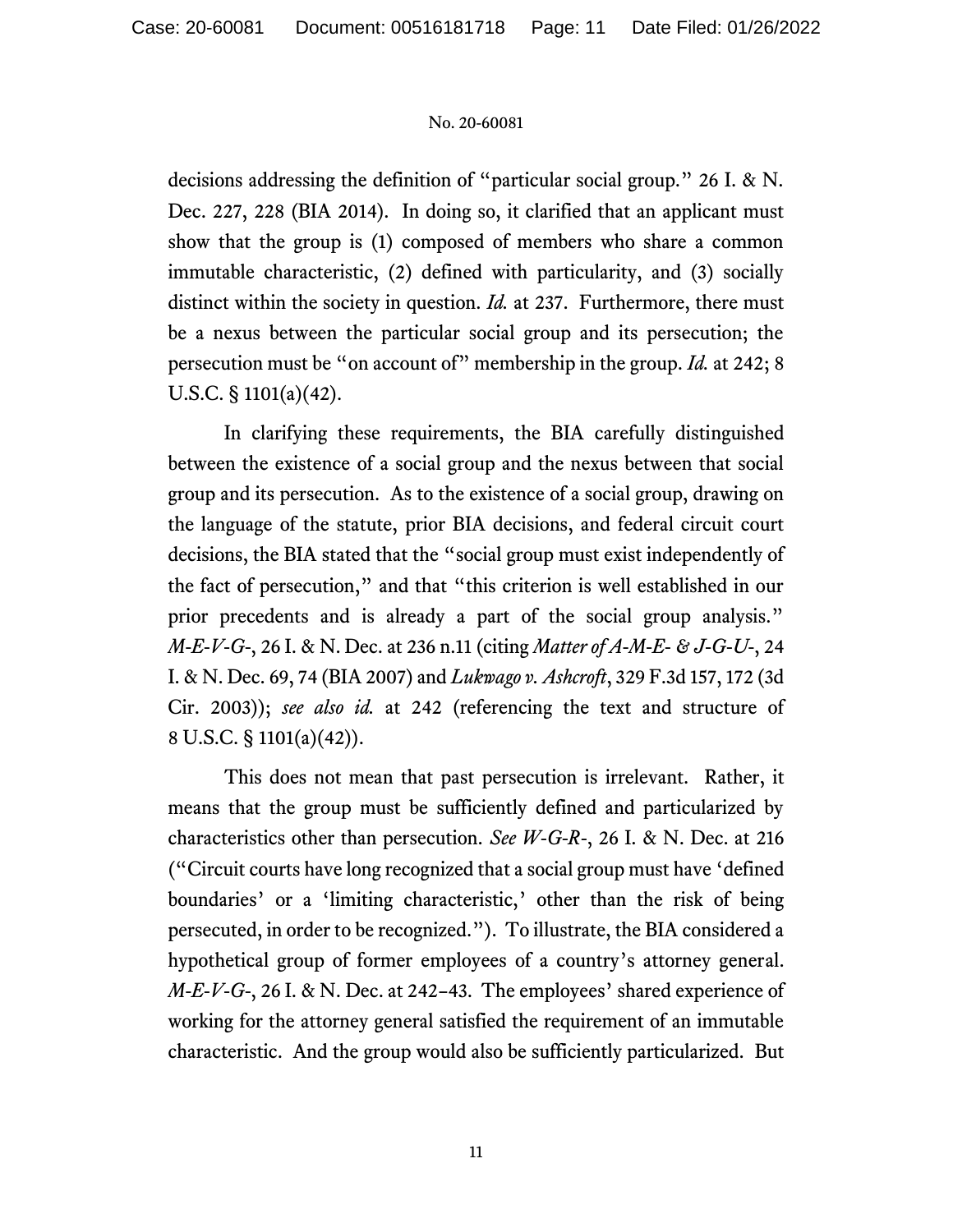the group, without more, may not be considered sufficiently distinct in its society. In this case, government persecution may "cataly[ze] the society to distinguish the former employees in a meaningful way and consider them a distinct group." *Id.* at 243. But "the immutable characteristic of their shared past experience exists independent of the persecution." *Id.* 

In a decision released on the same day as *M-E-V-G-*, the BIA elaborated on the nexus requirement. *W-G-R-*, 26 I. & N. Dec. 208 (BIA 2014). In *W-G-R-*, the BIA stated that "membership in a particular social group [must be] a central reason for [the] persecution." *Id.* at 224. This common-sense definition highlights the importance of the distinction between the existence of a group and the persecution that it suffers. In the BIA's words: "The structure of the Act supports preserving this distinction, which should not be blurred by defining a social group based solely on the perception of the persecutor." *Id.* at 218. To define a social group by its persecution collapses the "particular social group" and "persecution on account of membership" inquiries into the same question, contrary to the structure of the INA. *See* 8 U.S.C. § 1101(a)(42).

Nevertheless, later in the same year the BIA decided *A-R-C-G-*. 26 I. & N. Dec. 388 (BIA 2014). In *A-R-C-G-*, the petitioner claimed that "married women in Guatemala who are unable to leave their relationship" constituted a particular social group. *Id.* at 388–89. Whereas the IJ determined that the woman's husband did not abuse her "on account of" her membership in this group, the BIA reversed on appeal. Professing to apply *M-E-V-G-*, it determined that the "immutable characteristics" of "gender," "marital status," and "the inability to leave the relationship" combined "to create a group with discrete and definable boundaries." *A-R-C-G-*, 26 I. & N. Dec. at 393.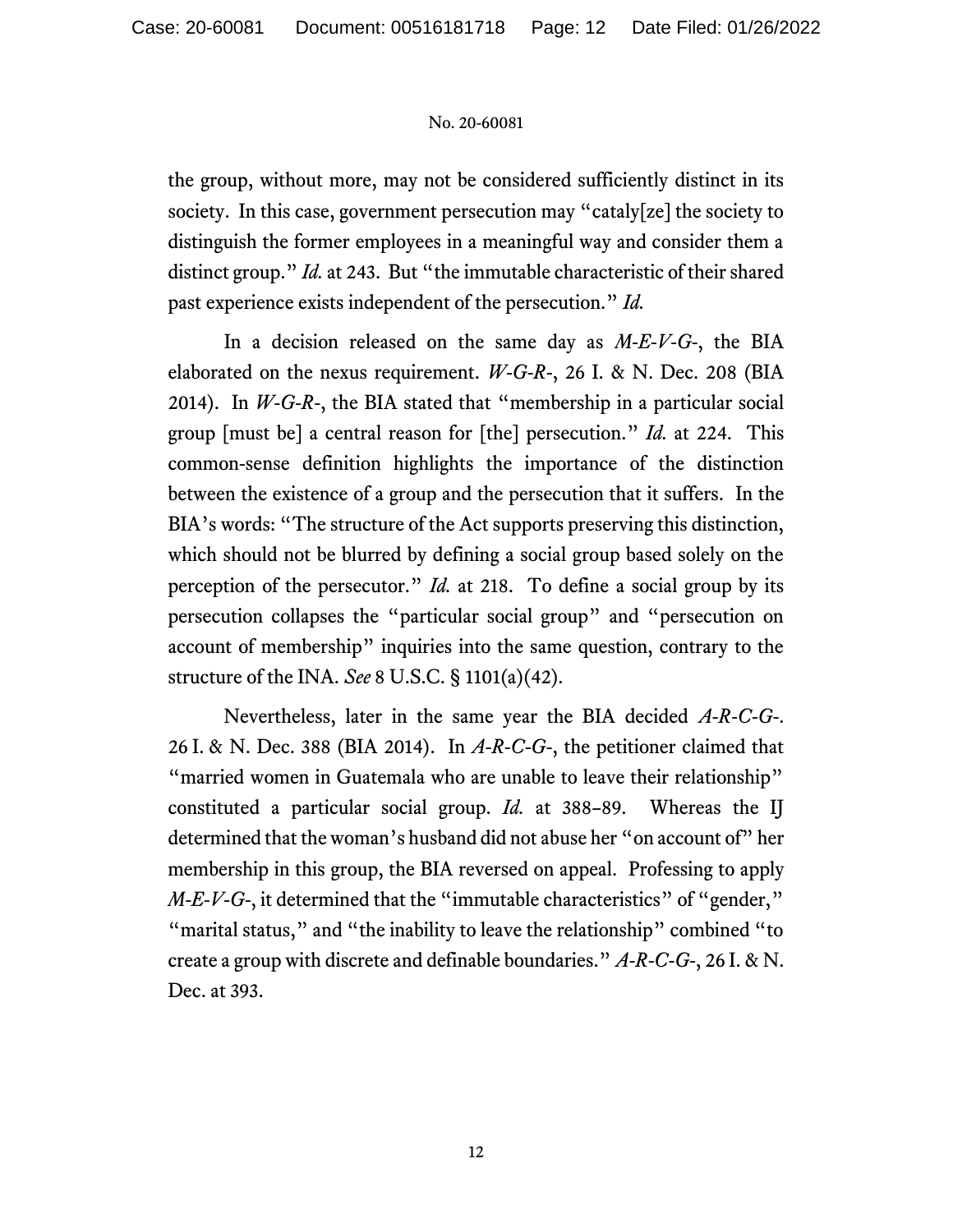In 2018, however, the Attorney General overruled *A-R-C-G-* in *A-B-I*. 27 I. & N. Dec. at 316. After the BIA recognized the group "El Salvadoran women who are unable to leave their domestic relationships where they have children in common [with their partners]," the Attorney General directed the BIA to refer the decision for his review. *Id.* at 316–17, 321; *see also*  8 C.F.R. § 1003.1(h)(1)(i). Upon review, the Attorney General reversed. He reiterated that "[t]o be cognizable, a particular social group *must* 'exist independently' of the harm asserted in an application for asylum or statutory withholding of removal." *Id.* at 334 (citing *M-E-V-G-*, 26 I. & N. Dec. at 236 n.11, 243; *W-G-R-*, 26 I. & N. Dec. at 215; and a collection of federal circuit court cases). He reasoned that "[i]f a group is defined by the persecution of its members, then the definition of the group moots the need to establish actual persecution." *Id.* at 335. For this reason, he concluded that "[g]enerally, claims by aliens pertaining to domestic violence or gang violence perpetrated by non-governmental actors will not qualify for asylum." *Id.* at 320.

*A-B-I*, however, was itself overruled by the Attorney General in 2021. On February 2, 2021, the President issued an executive order directing the Attorney General and the Secretary of Homeland Security to address the definition of "a particular social group." Exec. Order No. 14010, § 4(c)(ii), 86 Fed. Reg. 8267, 8271 (Feb. 2, 2021). Because *A-B-I* and *A-B-II* addressed that definition, the Attorney General vacated both decisions in anticipation of further rulemaking. He also instructed immigration judges and the BIA to follow "pre-*A-B-I* precedent, including *A-R-C-G-*." *A-B-III*, 28 I. & N. Dec. at 307.

# B.

Swept up in this flurry of overrulings is our decision in *Gonzales-Veliz*. In that case, we faced the question whether the group "Honduran women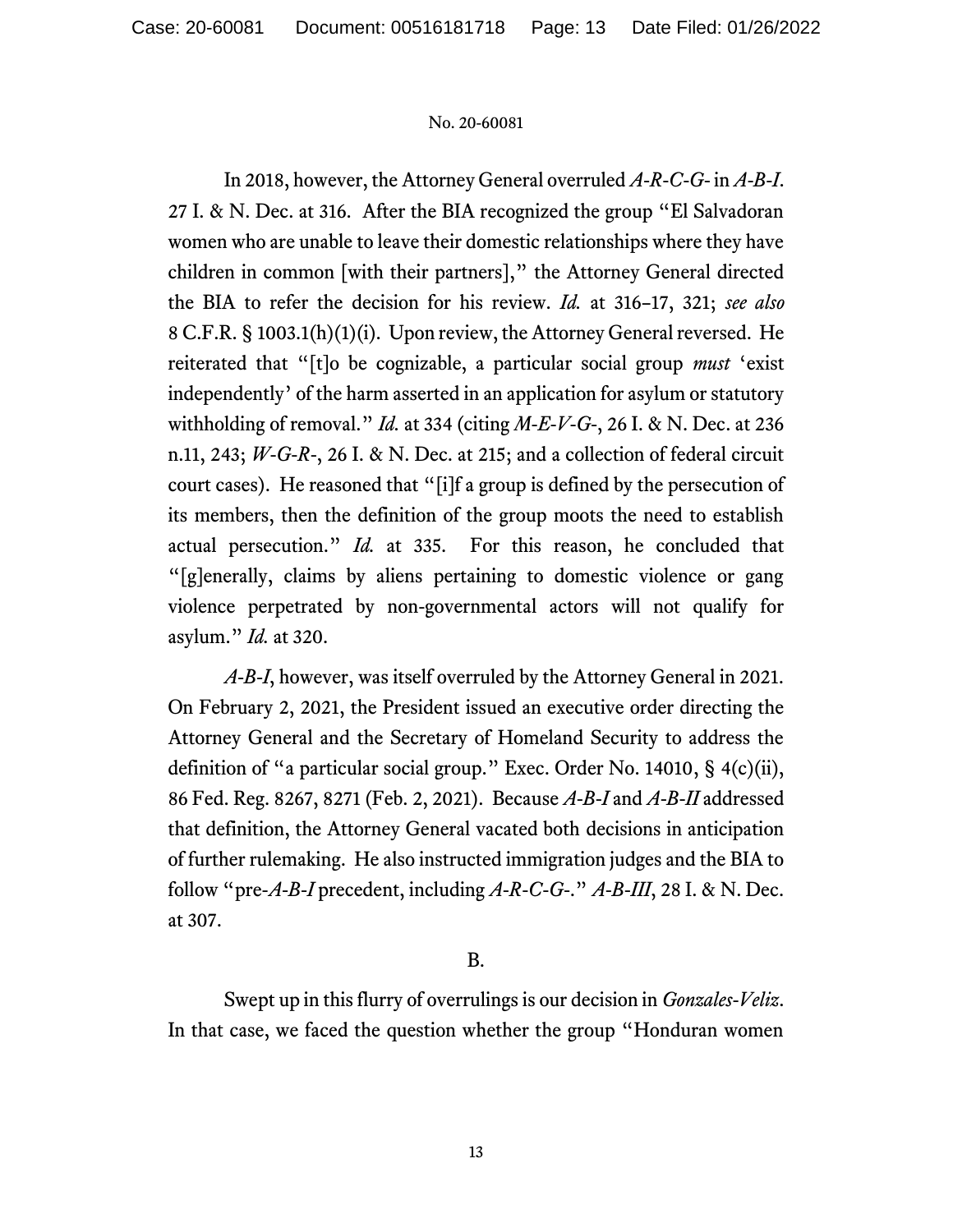unable to leave their relationship"—defined identically to Jaco's proposed social group—qualified as a particular social group. 938 F.3d at 223. Issued after *A-B-I* but before *A-B-III*, we relied in part on *A-B-I* in concluding that the group was not cognizable. Thus, keeping in mind our duty to exercise *Chevron* deference, we must determine whether the overruling of *A-B-I* gives us reason to depart from our decision in *Gonzales-Veliz*. We hold that it does not.

In holding that the group in *Gonzales-Veliz* was not cognizable, we relied in part on *A-B-I*. Yet we relied on *A-B-I* not out of deference to it but based on the quality of its reasoning. Indeed, our decision hinged on the inherent circularity involved in defining a particular social group by reference to the very persecution from which it flees. We held that the group was "impermissibly defined in a circular manner. The group is defined by, and does not exist independently of, the harm—*i.e.*, the inability to leave." *Id.* at 232. For this reason, we concluded that such an interpretation would "render the asylum statute unrecognizable." *Id.* at 235.

In contrast, we recognized that the Attorney General's "interpretation of the INA in  $[A-B-I]$  is . . . a much more faithful interpretation" of the statute. *Id.* This interpretation was, we said, "a return to the statutory text as Congress created it and as it had existed before the BIA's *A-R-C-G-* decision." *Id.* That our conclusion had support in the overwhelming weight of BIA precedents shows only that our reading of the statute was correct, not that *A-B-I* or any other decision was necessary for our conclusion.

Nor does *Chevron* deference affect our conclusion here. Although we review the BIA's legal conclusions *de novo*, we grant *Chevron* deference to the BIA's precedential decisions interpreting statutes that it administers. *E.g.*, *Rodriguez-Avalos v. Holder*, 788 F.3d 444, 449 (5th Cir. 2015). *Chevron* entails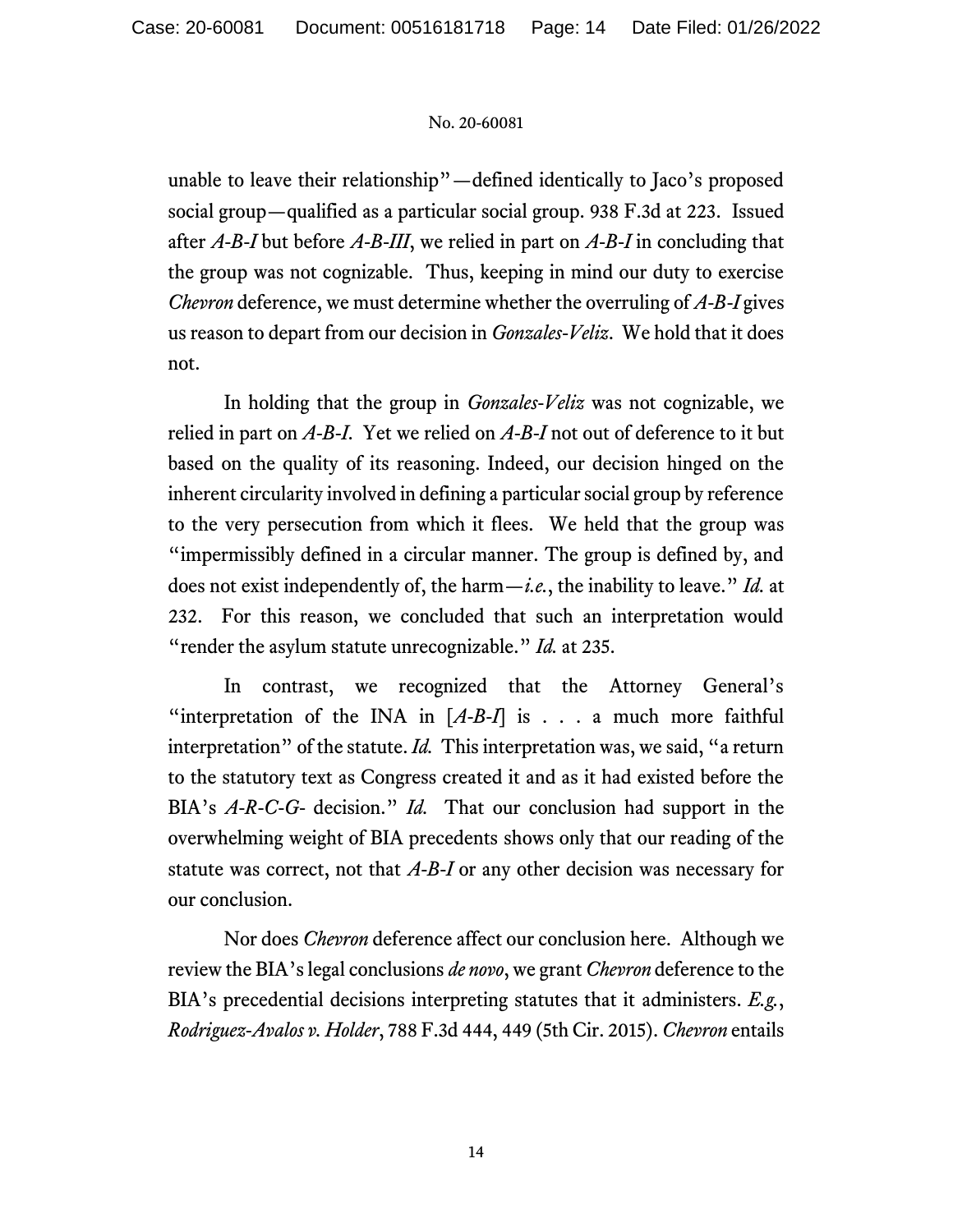a two-step process for determining whether deference is appropriate. First, the relevant statutory provision must be ambiguous. And second, the agency's interpretation must be reasonable. *E.g.*, *Dhuka v. Holder*, 716 F.3d 149, 154 (5th Cir. 2013). Here, even assuming *arguendo* that the phrase "particular social group" is ambiguous and that *A-R-C-G-* requires upholding the cognizability of Jaco's group, that interpretation would be unreasonable for the reasons we gave in *Gonzales-Veliz*. Relying on circular reasoning is a logical fallacy. An interpretation that renders circular a statute's reasoning is unreasonable and therefore unworthy of deference under *Chevron*. 4

This is true even after *A-B-III*. *See Castillo-Martinez v. Garland*, No. 20-60276, 2021 WL 4186411, at \*2 (5th Cir. Sept. 14, 2021) (per curiam); *Santos-Palacios v. Garland*, No. 20-60123, 2021 WL 3501985, at \*1–2 (5th Cir. Aug. 9, 2021); *Temaj-Augustin v. Garland*, 854 F. App'x 631, 632 (5th Cir. 2021) (per curiam).

<sup>4</sup> Our circuit has consistently refused to recognize particular social groups defined primarily by the persecution they suffer. This is true before and after both *A-R-C-G-* and *Gonzales-Veliz*. *E.g.*, *Orellana-Monson v. Holder*, 685 F.3d 511, 518–19 (5th Cir. 2012); *De Leon-Saj v. Holder*, 583 F. App'x 429, 430–31 (5th Cir. 2014) (per curiam); *Suate-Orellana v. Barr*, 979 F.3d 1056, 1061 (5th Cir. 2020); *Gomez-De Saravia v. Barr*, 793 F. App'x 338, 339–40 (5th Cir. 2020) (per curiam); *Serrano-de Portillo v. Barr*, 792 F. App'x 341, 342 (5th Cir. 2020) (per curiam); *Hercules v. Garland*, 855 F. App'x 940, 942 (5th Cir. 2021) (per curiam); *Argueta-Luna v. Garland*, 847 F. App'x 260, 261 (5th Cir. 2021) (per curiam).

Some, but not all, of our sister circuits have agreed with this anti-circularity principle. *Sanchez-Lopez v. Garland*, No. 18-72221, 2021 WL 3912145, at \*1 (9th Cir. Sept. 1, 2021); *Del Carmen Amaya-De Sicaran v. Barr*, 979 F.3d 210, 217–18 (4th Cir. 2020); *Amezcua-Preciado v. United States Attorney General*, 943 F.3d 1337, 1345–46 & n.3 (11th Cir. 2019) (per curiam); *but see Juan Antonio v. Barr*, 959 F.3d 778, 789 n.2, 791–92 (6th Cir. 2020) (observing that "married indigenous women in Guatemala who are unable to leave their relationship" constitutes a cognizable particular social group); *Corea v. Garland*, No. 19-3537/20-3252, 2021 WL 2774260, at \*3–4 (6th Cir. July 2, 2021) (remanding to the BIA to consider whether "Honduran women unable to leave their relationships" is a cognizable social group in light of *A-B-III*).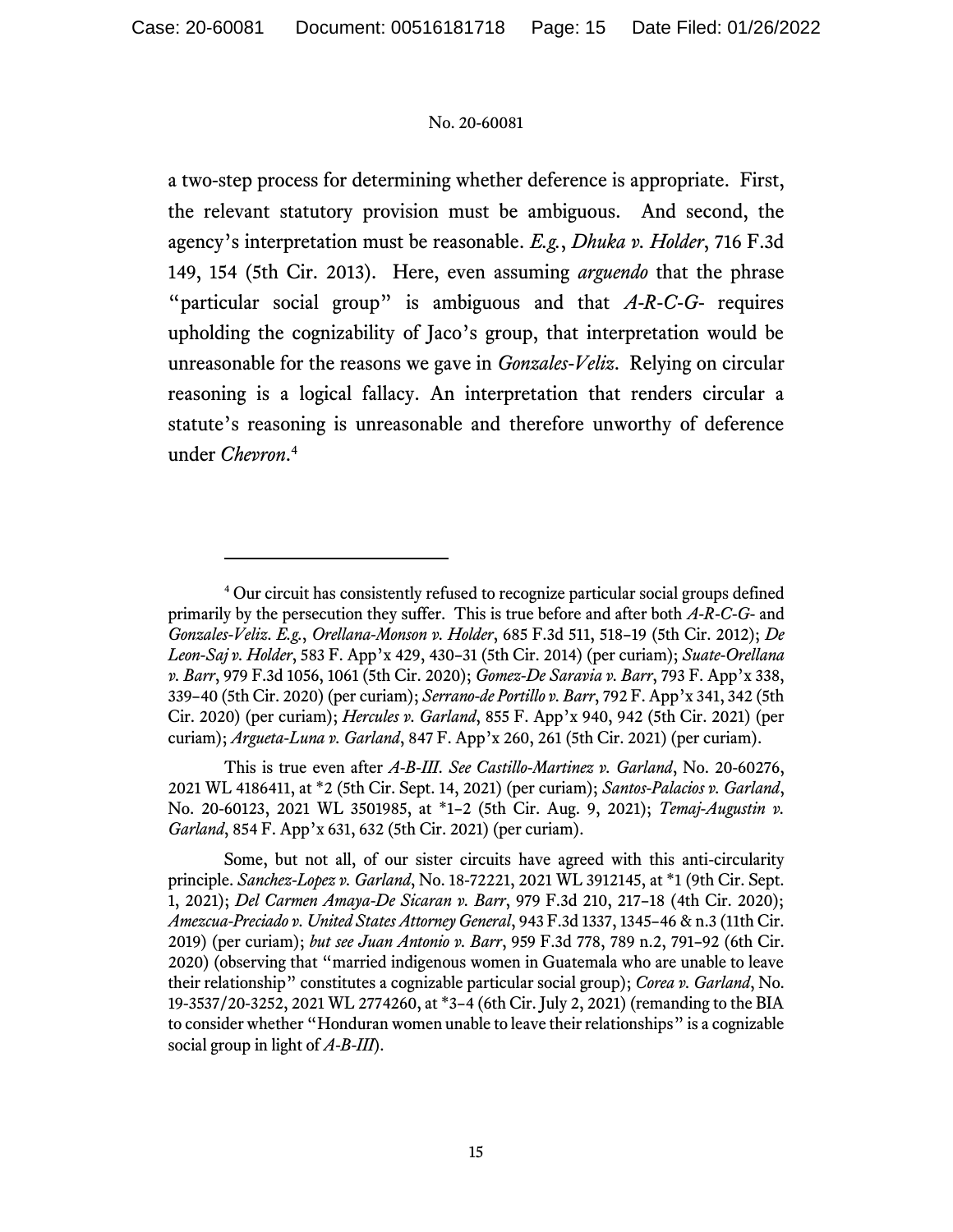In the alternative, we hold that even if *Gonzales-Veliz* were not good law, Jaco's petition would still be denied.<sup>5</sup> Following pre-*A-B-I* precedent, as *A-B-III* instructs, would not change the result. In *A-B-III*, the Attorney General instructed immigration judges and the BIA to follow "pre-*A-B-I* precedent, including [*A-R-C-G-*]." *A-B-III*, 28 I. & N. Dec. at 307. This was also the relevant law at the time of the IJ's decision, and the IJ correctly distinguished Jaco's case from that upheld in *A-R-C-G-*. Because *A-R-C-G-* is not clearly on point and did not overrule prior case law, we must read it in light of prior BIA decisions, including *M-E-V-G-*. *Cf. Gonzales-Veliz*, 938 F.3d at 235 ("[*A-B-I*] did not alter [prior immigration law]; it simply restated established legal principles and overruled *A-R-C-G-* because *A-R-C-G-* deviated from those principles.").

Indeed, multiple factors counsel toward reading *A-R-C-G-* narrowly, including (1) the fact that DHS had conceded the existence of a particular social group, and (2) *A-R-C-G-*'s own statement that "where concessions are not made and accepted as binding, these issues will be decided based on the particular facts and evidence on a case-by-case basis as addressed by the Immigration Judge in the first instance." 26 I. & N. Dec. at 392–93, 395. For these reasons, Jaco's group would not be recognized even if *Gonzales-Veliz* were not the law of this circuit.

We also reject Jaco's argument that intervening BIA decisions since the time of the IJ's decision require a remand of her case. *A-R-C-G-* was the relevant law at the time of the IJ's decision. Now that *A-R-C-G-* has been revived, a remand would place Jaco back where she started. And her claims have already been correctly rejected under that standard. Alternatively,

<sup>5</sup> Alternative holdings are not dicta and are binding in this circuit. *Texas v. United States*, 809 F.3d 134, 178 n.158 (5th Cir. 2015).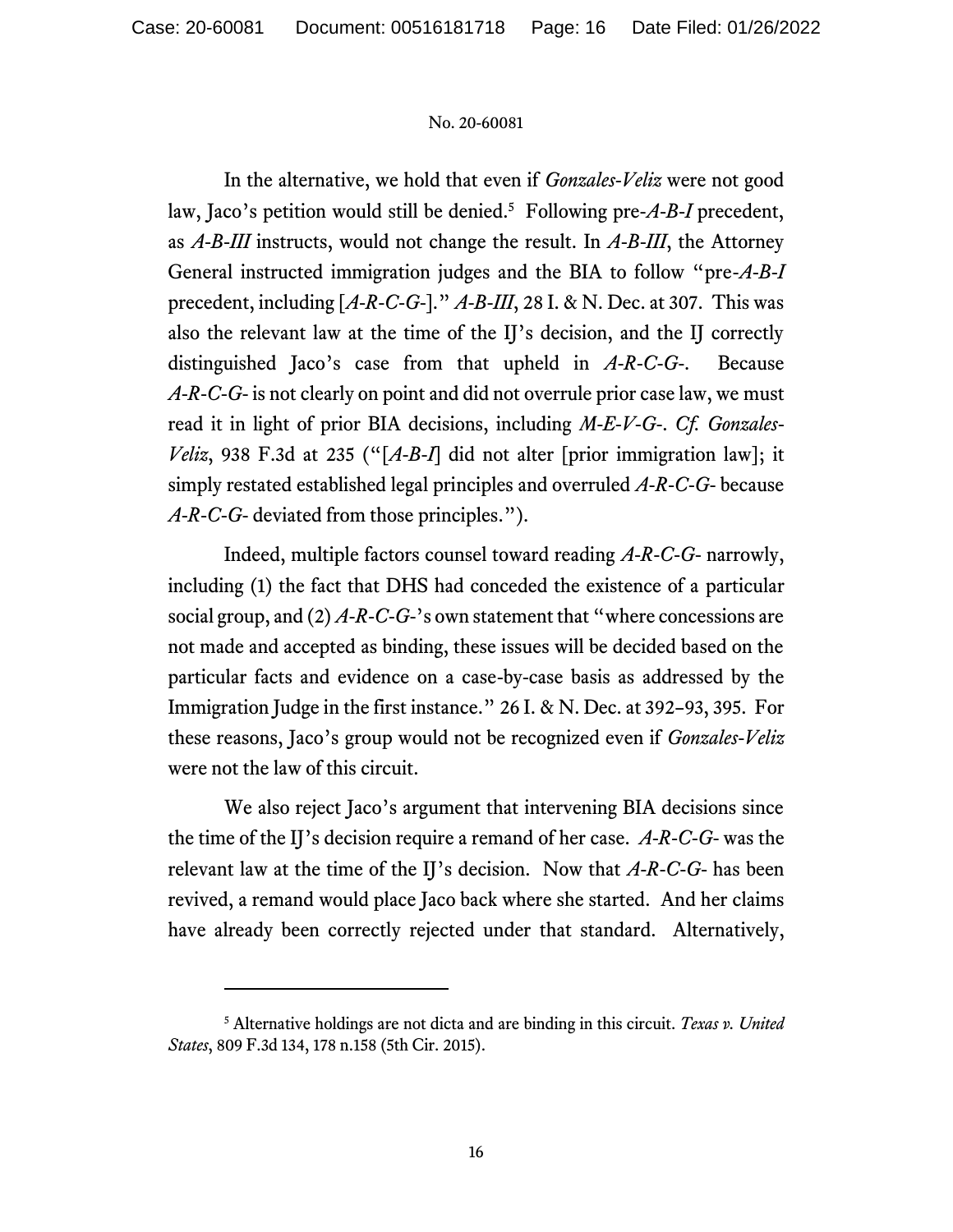regardless of the controlling decision, only an unreasonable interpretation of the INA can support her proposed group.

A remand is also inappropriate because it would be futile. *See, e.g.*, *Nguhlefeh Njilefac v. Garland*, 992 F.3d 362, 365 (5th Cir. 2021) ("[E]ven if the Board erred at some point in its analysis, we can still uphold its ultimate decision if 'there is no realistic possibility' that the Board's conclusion would have been different absent the error." (quoting *Enriquez-Gutierrez v. Holder*, 612 F.3d 400, 407 (5th Cir. 2010))); *United States v. Alvarez*, 210 F.3d 309, 310 (5th Cir. 2000) (per curiam) (declining to remand where a remand would be futile); *see also Villegas v. Stephens*, 631 F. App'x 213, 214 (5th Cir. 2015) (per curiam) (same). Applicants for asylum or withholding of removal must show that the government "is unable or unwilling to control" the applicant's persecution. *See Tesfamichael v. Gonzales*, 469 F.3d 109, 113 (5th Cir. 2006) (citing  $8$  C.F.R.  $\S$  1208.13(b)(1)). As the BIA held in its first decision, Jaco failed to make this showing. Jaco received child support and a restraining order from the Honduran government against her former partner. While her former partner appeared to violate the restraining order on at least two occasions, Jaco reported only one occasion to the judge, and never informed the police. Rather than being unable or unwilling to protect her, the record reflects that the government was responsive to her fears when apprised of them. Therefore, even if Jaco could show membership in a cognizable particular social group, a remand would be futile because it would not change the disposition of her case.<sup>6</sup>

In holding that Jaco's proposed group is not cognizable, we do not hold that women who have suffered from domestic violence are categorically precluded from membership in a particular social group. We hold only that

<sup>6</sup> *See supra* note 5.